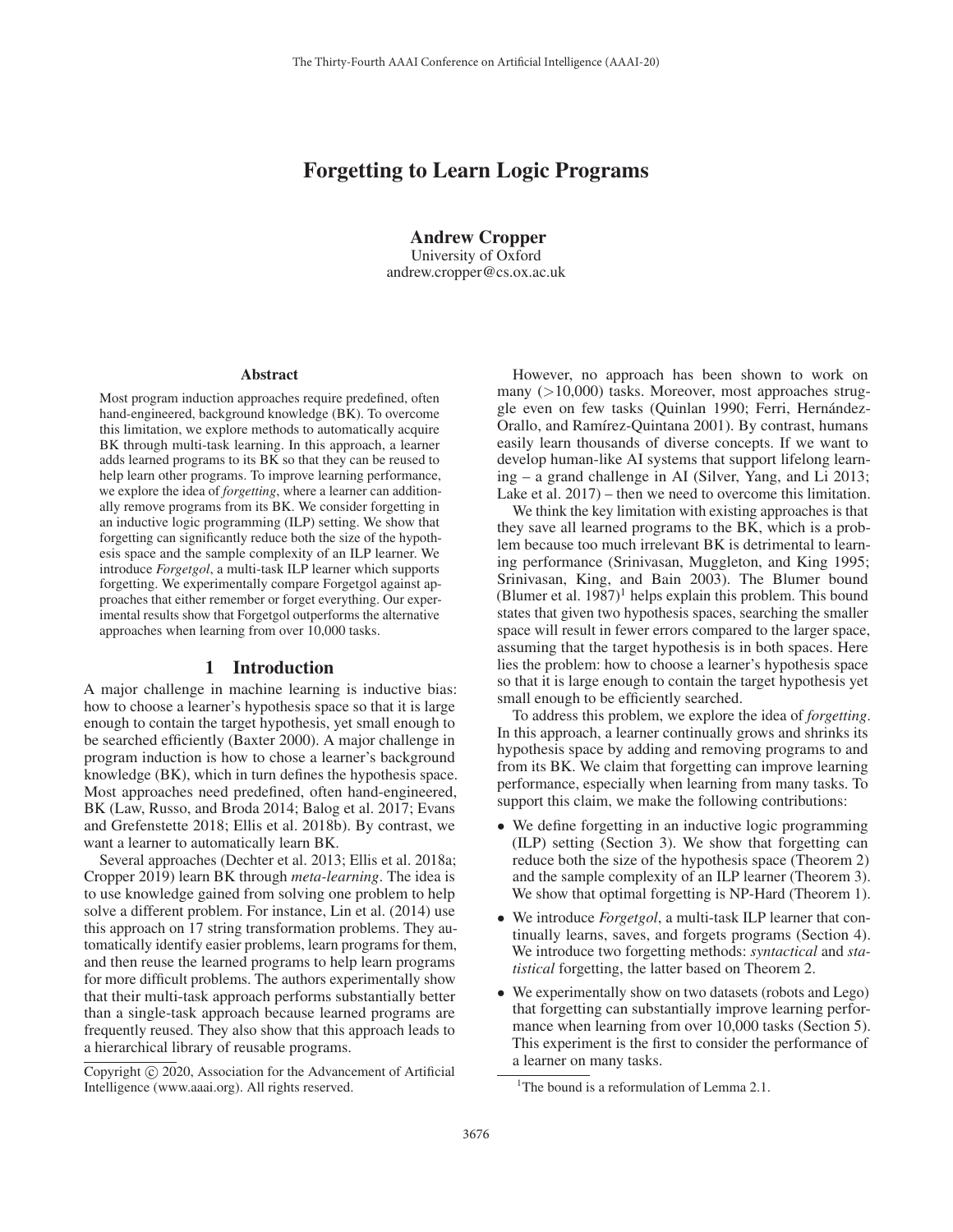# 2 Related Work

Several approaches (Dumancic and Blockeel 2017; Dumancic et al. 2019; Cropper 2019) learn BK though unsupervised learning. These approaches do not require user-supplied tasks as input. By contrast, we learn BK through supervised learning and need a corpus of tasks as input. Our forgetting idea is, however, equally applicable to unsupervised approaches.

Supervised approaches perform either *multi-task* (Caruana 1997) or *lifelong* (Silver, Yang, and Li 2013) learning. A multi-task learner is given a *set* of tasks and can solve them in any order. A lifelong learner is given a *sequence* of tasks and can use knowledge gained from the past n-1 tasks to help solve the nth task. The idea behind both approaches is to reuse knowledge gained from solving one problem to help to solve a different problem, i.e. perform *transfer learning* (Torrey and Shavlik 2010). Although we focus on multi-task learning, our forgetting idea is suitable for both approaches.

Lin et al. (2014) state that an important problem with multitask learning is how to handle the complexity of growing BK. To address this problem, we propose forgetting, where a learner continually revises its BK by adding and removing programs, i.e. performs automatic bias-revision (Dietterich et al. 2008). Forgetting has long been recognised as an important feature in AI (Lin and Reiter 1994). Most forgetting work focuses on eliminating logical redundancy (Plotkin 1971), e.g. to improve efficiency in SAT (Heule et al. 2015). Our approach is slightly unusual because we are willing to forget logically irredundant knowledge.

Our forgetting idea comes from the observation that existing approaches remember everything (Quinlan 1990; Ferri, Hernández-Orallo, and Ramírez-Quintana 2001; Lin et al. 2014; Dechter et al. 2013; Cropper 2019), which is a problem because too much irrelevant BK is detrimental to learning performance (Srinivasan, Muggleton, and King 1995; Srinivasan, King, and Bain 2003).

A notable case of forgetting in machine learning is *catastrophic forgetting* (McCloskey and Cohen 1989), the tendency of neural networks to forget previously learned knowledge upon learning new knowledge. In multi-task program induction we have the inverse problem: *catastrophic remembering*, the inability for a learner to forget knowledge. We therefore need *intentional forgetting* (Beierle and Timm 2019).

Forgetting in program induction mostly focuses on forgetting examples (Sablon and Raedt 1995; Widmer and Kubat 1996; Maloof 1997). By contrast we forget BK. Martínez-Plumed et al. (2015) explore ways to compress BK without losing knowledge. Our work differs in many ways, mainly because we work in a multi-task setting with many tasks. Forgetting is essentially identifying irrelevant BK. Deepcoder (Balog et al. 2017) and Dreamcoder (Ellis et al. 2018a) both train neural networks to score how relevant programs are in the BK. Whereas Deepcoder's BK is fixed and predetermined by the user, we grow and revise our BK through multi-task learning. Dreamcoder also revises its BK through multi-task learning. Our work differs from Dreamcoder because we (1) formally show that forgetting can improve learning performance, (2) describe forgetting methods that do not require neural networks, and (3) learn from 20,000 tasks, whereas Dreamcoder considers at most 236 tasks.

# 3 Problem Setting

We now define the forgetting problem, show that optimal forgetting is NP-hard, and that forgetting can reduce both the size of the hypothesis space and the sample complexity of a learner.

#### 3.1 ILP Problem

We base our problem on the ILP learning from entailment setting (Raedt 2008). We assume standard logic programming definitions throughout (Lloyd 2012). We define the input:

Definition 1 (ILP input). An ILP input is a tuple  $(B, E<sup>+</sup>, E<sup>-</sup>)$  where B is logic program background knowledge, and  $E^+$  and  $E^-$  are sets of ground atoms which represent positive and negative examples respectively.

By *logic program* we mean a set of definite clauses, and thus any subsequent reference to a clause refers to a definite clause. We assume that  $B$  contains the necessary language bias, such as mode declarations (Muggleton 1995) or metarules (Cropper and Tourret 2019), to define the hypothesis space:

**Definition 2 (Hypothesis space).** The hypothesis space  $\mathcal{H}_B$ is the set of all hypotheses (logic programs) defined by background knowledge B.

The version space contains all complete (covers all the positive examples) and consistent (covers none of the negative examples) hypotheses:

**Definition 3 (Version space).** Let  $(B, E^+, E^-)$  be an ILP input. Then the version space is  $\mathcal{V}_{B,E^+,E^-} = \{H \in$  $\mathcal{H}_B|(H \cup B \models E^+) \wedge (\forall e^- \in E^-, H \cup B \not\models e^-)\}.$ 

We define an optimal hypothesis:

Definition 4 (Optimal hypothesis). Let  $I = (B, E^+, E^-)$ be an ILP input and  $cost : \mathcal{H} \rightarrow R$  be an arbitrary cost function. Then  $H \in V_{B,E^+,E^-}$  is an *optimal hypothesis* for *I* if and only if  $cost(H) \leq cost(H')$  for all  $H' \in \mathcal{V}_{B,E^+,E^-}.$ 

The cost of a hypothesis could be many things, such as the number of literals in it (Law, Russo, and Broda 2014) or its computational complexity (Cropper and Muggleton 2019). In this paper, the cost of a hypothesis is the number of clauses in it.

The ILP problem is to find a complete and consistent hypothesis:

Definition 5 (ILP problem). Given an ILP input  $(B, E^+, E^-)$ , the ILP problem is to return a hypothesis  $H \in \mathcal{V}_{B,E^+,E^-}.$ 

A learner should ideally return the optimal hypothesis, but it is not an absolute requirement, and it is common to sacrifice optimality for efficiency.

### 3.2 Forgetting

The forgetting problem is to find a subset of the given BK from which one can still learn the optimal hypothesis:

Definition 6 (Forgetting problem). Let  $I = (B, E^+, E^-)$ be an ILP input and  $H$  be an optimal hypothesis for  $I$ . Then the *forgetting problem* is to return  $B' \subset B$  such that  $H \in V_{B',E^+,E^-}$ . We say that B' is *reduced* background knowledge for  $E^+$  and  $E^-$ .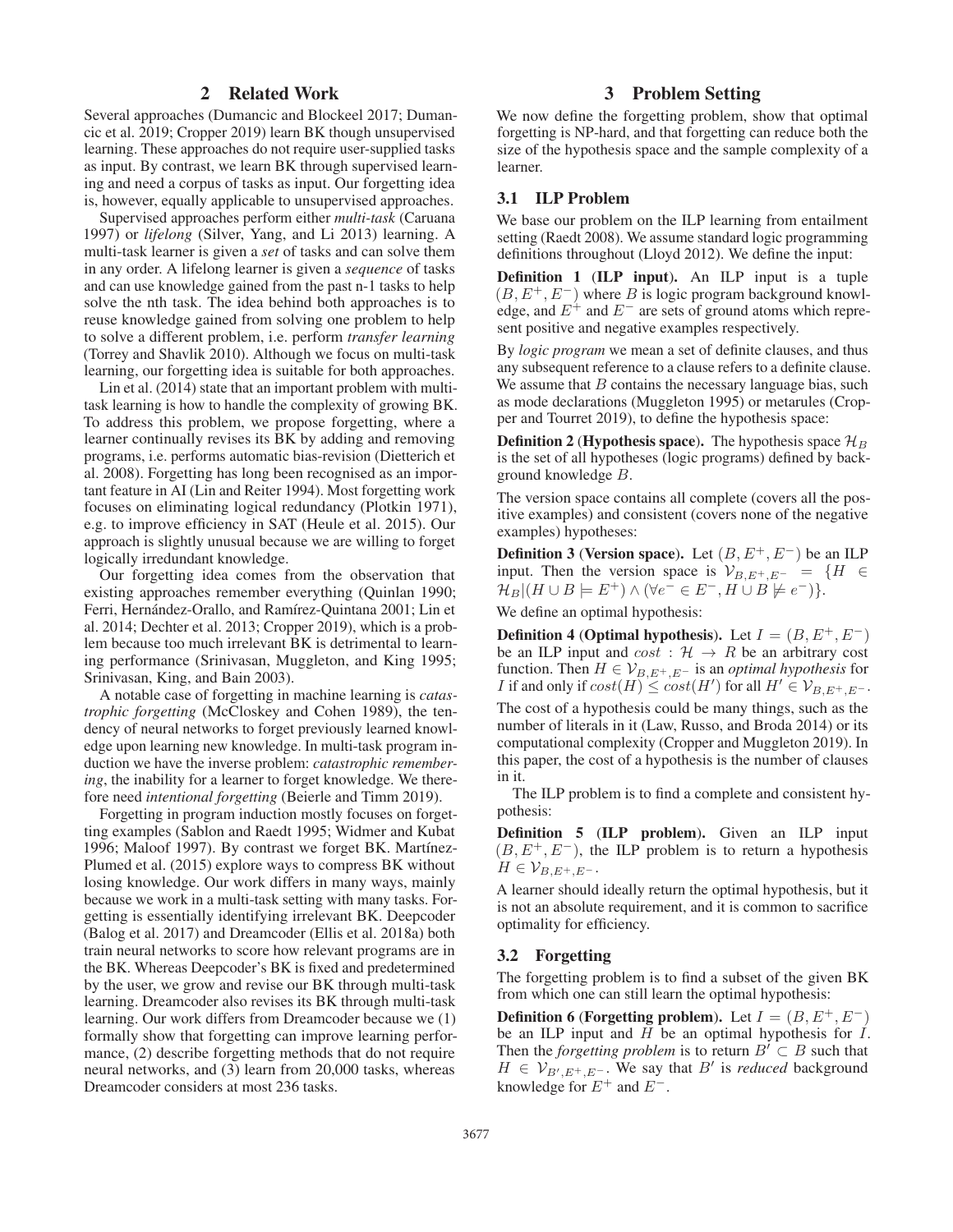We would ideally perform optimal forgetting:

Definition 7 (Optimal forgetting). Let  $I = (B, E^+, E^-)$ be an ILP input and  $H$  be an optimal hypothesis for  $I$ . Then the *optimal forgetting* problem is to return  $B' \subset B$  such that  $H \in V_{B',E^+,E^-}$  and there is no  $B'' \subset B'$  such that  $H\in \mathcal{V}_{B'',E^+,E^-}.$ 

Even if we assume that the forgetting problem is decidable, optimal forgetting is NP-hard:

Theorem 1 (Complexity). Optimal forgetting is NP-Hard.

*Proof.* We can reduce the knapsack problem, which is NP-Hard, to optimal forgetting.  $\Box$ 

### 3.3 Meta-Interpretive Learning

We now show the benefits of forgetting in meta-interpretive (MIL) (Muggleton, Lin, and Tamaddoni-Nezhad 2015; Cropper, Morel, and Muggleton 2019), a powerful form of ILP that supports predicate invention (Stahl 1995) and learning recursive programs. For brevity, we omit a formal description of MIL and instead provide a brief overview. A MIL learner is given as input two sets of ground atoms that represent positive and negative examples of a target concept, BK described as a logic program, and a set of higher-order Horn clauses called metarules (Table 1). A MIL learner uses the metarules to construct a proof of the positive examples and none of the negative examples, and forms a hypothesis using the substitutions for the variables in the metarules. For instance, given positive and negative examples of the *grandparent* relation, background knowledge with the *parent* relation, and the metarules in Table 1, a MIL learner could use the *chain* metarule with the substitutions {P/grandparent, Q/parent, R/parent} to induce the theory: *grandparent(A,B)*  $\leftarrow$  parent(A,C), parent(C,B).

| <b>Name</b> | <b>Metarule</b>                       |
|-------------|---------------------------------------|
| ident       | $P(A, B) \leftarrow Q(A, B)$          |
| precon      | $P(A, B) \leftarrow Q(A), R(A, B)$    |
| postcon     | $P(A, B) \leftarrow Q(A, B), R(B)$    |
| chain       | $P(A, B) \leftarrow Q(A, C), R(C, B)$ |

Table 1: Example metarules. The letters  $P$ ,  $Q$ , and  $R$  denote second-order variables. The letters  $A$ ,  $B$ , and  $C$  denote firstorder variables.

The size of the MIL hypothesis space is a function of the metarules, the number of predicate symbols in the BK, and a target hypothesis size. We define  $sig(P)$  to be the set of predicate symbols in the logic program P. In the next two propositions, assume an ILP input with background knowledge B, where  $p = |sig(B)|$ , m is the number of metarules in  $B$ , each metarule in  $B$  has at most  $j$  body literals, and  $n$  is a target hypothesis size. Cropper et al. (2019) show that the size of the MIL hypothesis space is:

Proposition 1 (Hypothesis space). The size of the MIL hypothesis space is at most  $(mp^{j+1})^n$ .

The authors use this result with the Blumer bound to show the MIL sample complexity in a PAC learning setting (Valiant 1984):

Proposition 2 (Sample complexity). With error  $\epsilon$  and confidence  $\delta$  MIL has sample complexity  $s \geq \frac{1}{\epsilon} (n \ln(m) + (j +$  $1)n\ln(p) + \ln\frac{1}{\delta}$ .

We use these results in the next section to show that forgetting can reduce sample complexity in MIL and in Section 4.3 to define a statistical forgetting method.

# 3.4 Forgetting Sample Complexity

The purpose of forgetting is to reduce the size of the hypothesis space without excluding the target hypothesis. In MIL we want to reduce the number of predicate symbols without excluding the target hypothesis from the hypothesis space. We now show the potential benefits of doing so. In the next two theorems, assume an ILP input  $(B, E<sup>+</sup>, E<sup>-</sup>)$  and let  $B' \subset B$ be reduced background knowledge for  $E^+$  and  $E^-$ , where B and  $B'$  both contain m metarules with at most j body literals,  $p = |sig(B)|, p' = |sig(B')|, n$  be a target hypothesis size, and  $r = p'/p$ , i.e. r is the forgetting *reduction ratio*.

Theorem 2 (Hypothesis space reduction). Forgetting reduces the size of the MIL hypothesis space by a factor of  $r^{(j+1)n}$ .

*Proof.* Replacing  $p$  with  $rp$  in Proposition 1 and rearranging terms leads to  $r^{(j+1)n}(mp^{(j+1)})^n$ .  $\Box$ 

Theorem 3 (Sample complexity reduction). Forgetting reduces sample complexity in MIL by  $(j + 1)n \ln(r)$ .

*Proof.* Replacing  $p$  with  $rp$  in Proposition 2 and rearranging terms leads to  $s \geq \frac{1}{\epsilon} (n \ln(m) + (j + 1)n \ln(r) + (j + 1)n)$  $1)n \ln(p) + \ln \frac{1}{\delta}$ .  $\Box$ 

These results show that forgetting can substantially reduce the size of the hypothesis space and sample complexity of a learner.

# 4 Forgetgol

We now introduce Forgetgol, a multi-task ILP system which supports forgetting. Forgetgol relies on Metagol (Cropper and Muggleton 2016), a MIL system. We first briefly describe Metagol.

### 4.1 Metagol

Metagol is based on a Prolog meta-interpreter. Metagol takes as input (1) a logic program which represents BK, (2) a set of predicate symbols S which denotes symbols that may appear in a hypothesis, similar to determinations in Aleph (Srinivasan 2001), (3) two sets of ground atoms which represent positive and negative examples, and (4) a maximum program size. The set  $S$  is necessary because the BK may contain relations which should not appear in a hypothesis. For instance, the BK could contain a definition for *quicksort* which uses *partition* and *append* but we may want Metagol to only use *quicksort* in a hypothesis. The set S is usually defined as part of the BK but we separate it for clarity.

Given these inputs, Metagol tries learn a logic program by proving each atom in the set of positive examples. Metagol first tries to prove an atom using the BK by delegating the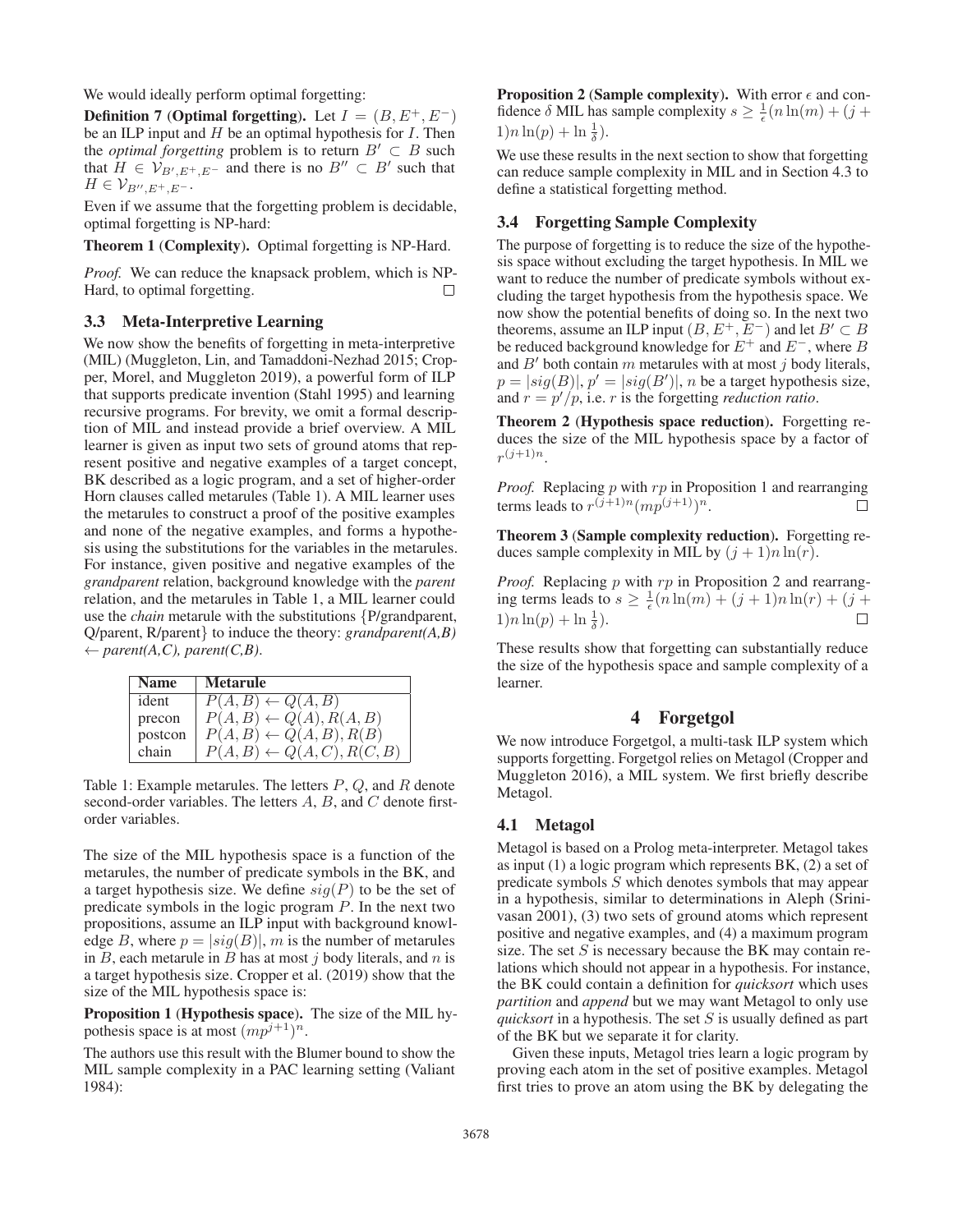### Algorithm 1 Forgetgol

1 func forgetgol(B,S,T,max<sub>d</sub>,forget):<br>2 P = {}  $\begin{matrix} 2 & P = \{ \} \\ 3 & \text{for de} \end{matrix}$ 3 for depth=1 to max<sub>d</sub>:<br>4 S' = forget (S,B)  $4 \qquad S' = \text{forget}(S, B)$ 5  $S_d$ ,  $T_d$ ,  $P_d$ ,  $=$  learn( $B$ , $S'$ ,  $T$ , depth) 6 B = B  $\cup$  P<sub>d</sub> 7  $S = S \cup S_d$ <br>8  $T = T \setminus T_d$ 8  $T = T \setminus T_d$ <br>9  $P = P \cup P_d$ 9  $P = P \cup P_d$ <br>10 return P return P  $\frac{11}{12}$ 12 func learn (B,S,T,depth):<br>13  $S_d = \{\}$ 13  $S_d = \{\}$ <br>14  $T_d = \{\}$ 14  $T_d = \{\}$ <br>15  $P_d = \{\}$  $P_d = \{\}$ 16 for  $(E^+, E^-)$  in T: 17 prog = metagol(B,S,E<sup>+</sup>,E<sup>-</sup>,depth)<br>18 if prog != null : 18 if prog != null :<br>19  $S_d = S_d \cup \{p | n \}$  $S_d = S_d \cup \{p \mid p \text{ is the head symbol of a clause in prog}\}\$ 20  $T_d = T_d \cup \{ (E^+, E^-) \}$ <br>21  $P_1 = P_1 + \text{prog}$ 21  $P_d = P_d \cup prog$ <br>22 return S<sub>d</sub>, T<sub>d</sub>, P<sub>d</sub> return  $S_d$ ,  $T_d$ ,  $P_d$ 

proof to Prolog. If this step fails, Metagol tries to unify the atom with the head of a metarule and tries to bind the variables in a metarule to symbols in S. Metagol saves the substitutions and tries to prove the body of the metarule recursively through meta-interpretation. After proving all atoms, Metagol induces a logic program by projecting the substitutions onto the corresponding metarules. Metagol checks the consistency of the induced program with the negative examples. If the program is inconsistent, Metagol backtracks to consider alternative programs. Metagol uses iterative deepening to ensure that the learned program has the minimal number of clauses. Metagol supports predicate invention by adding  $d - 1$  new predicate symbols to  $S$  at each depth  $d$ .

## 4.2 Forgetgol

Forgetgol (Algorithm 1) takes as input (1) a logic program which represents BK,  $(2)$  a set of predicate symbols  $S$  which denotes those that may appear in a hypothesis, (3) a set of tasks T (a set of pairs of sets of positive and negative examples), (4) a maximum program size, and (5) a forgetting function. Forgetgol uses dependent learning (Lin et al. 2014) to learn programs and to expand  $B$  and  $S$ . Starting at depth  $d = 1$ , Forgetgol tries to learn a program for each task using at most d clauses. To learn a program, Forgetgol calls Metagol (line 17). Once Forgetgol has tried to learn a program for each task at depth  $d$ , it updates  $B$  (line 6) with the learned programs, increases the depth, and tries to learn programs for the remaining tasks (line 8). Forgetgol also updates S with learned predicate symbols (line 7), including invented symbols. Forgetgol repeats this process until it reaches a maximum depth, at which point it returns the learned programs. In contrast to the approach used by Lin et al, Forgetgol can also remove (forget) elements from S (line 4).

## Algorithm 2 Syntactical forgetting

|                                            | func forget $(S, B)$ :                   |
|--------------------------------------------|------------------------------------------|
| 2                                          | $S' = \{\}$                              |
|                                            | $B' = \{\}$                              |
| $\begin{array}{c} 3 \\ 4 \\ 5 \end{array}$ | for clause in B:                         |
|                                            | $s = head_sym$ (clause)                  |
| 6                                          | if $s$ in $S$ :                          |
| $\overline{7}$                             | $clause' = unfold(clause, B)$            |
| 8                                          | if clause' is new with respect to $B'$ : |
| 9                                          | $S' = S' \cup \{s\}$                     |
| 10                                         | $B' = B' \cup \{ clause'\}$              |
| 11                                         | S'<br>return                             |
|                                            |                                          |

### 4.3 Forgetting

The purpose of forgetting is to reduce the size of the hypothesis space without excluding the target hypothesis. Forgetgol reduces the size of the hypothesis space by reducing the number of predicate symbols allowed in a hypothesis (the set S in Algorithm 1). To be clear: Forgetgol does not remove clauses from the BK. Forgetgol removes predicate symbols from S because, as stated, the number of predicate symbols determines the size of the hypothesis space (Proposition 1). We consider two forgetting methods: *syntactical* and *statistical*.

Syntactical Forgetting Algorithm 2 shows our syntactical forgetting method, which removes syntactically duplicate programs. We use the Tamaki and Sato unfold operation (Tamaki and Sato 1984) on each clause in the BK to replace invented predicates with their definitions (but not when the predicate refers to the head of the clause, i.e. when it is used recursively). For each unfolded clause, we check whether (1) the head symbol of the clause is in S (i.e. is allowed in a hypothesis), and (2) we have already seen a clause with the same head arguments and the same body (line 8). If so, we forget the head predicate symbol; otherwise, we keep the symbol and add the unfolded clause to the seen set.

Statistical Forgetting Statistical forgetting is based on the hypothesis space results in Section 3. Deciding whether to keep or forget a predicate symbol (an element of S) in MIL depends on (1) the cost of relearning it, and (2) how likely it is to be reused. As Proposition 1 states, given  $p$  predicate symbols and  $m$  metarules with at most  $j$  body literals, the number of programs expressible with  $n$  clauses is at most  $(mp^{j+1})^n$ . Table 2 uses this result to show the costs of saving or forgetting a predicate symbol when it is relevant or irrelevant. However, we do not know beforehand whether a predicate symbol is relevant to future tasks. We can, however, estimate relevancy in our multi-task setting using the relative reuse of a symbol, similar to Dechter et al. (2013). Specifically, we define the probability  $Pr(s, B)$  that a predicate symbol  $s$  is relevant given background knowledge  $B$  as:

$$
Pr(s, B) = \frac{|\{clause \in B \mid s \text{ in body of clause }\}| + 1}{|B| + 1}
$$

The +1 values denote additive smoothing. With this probability, we define the expected cost *cost keep(s,B)* of keeping a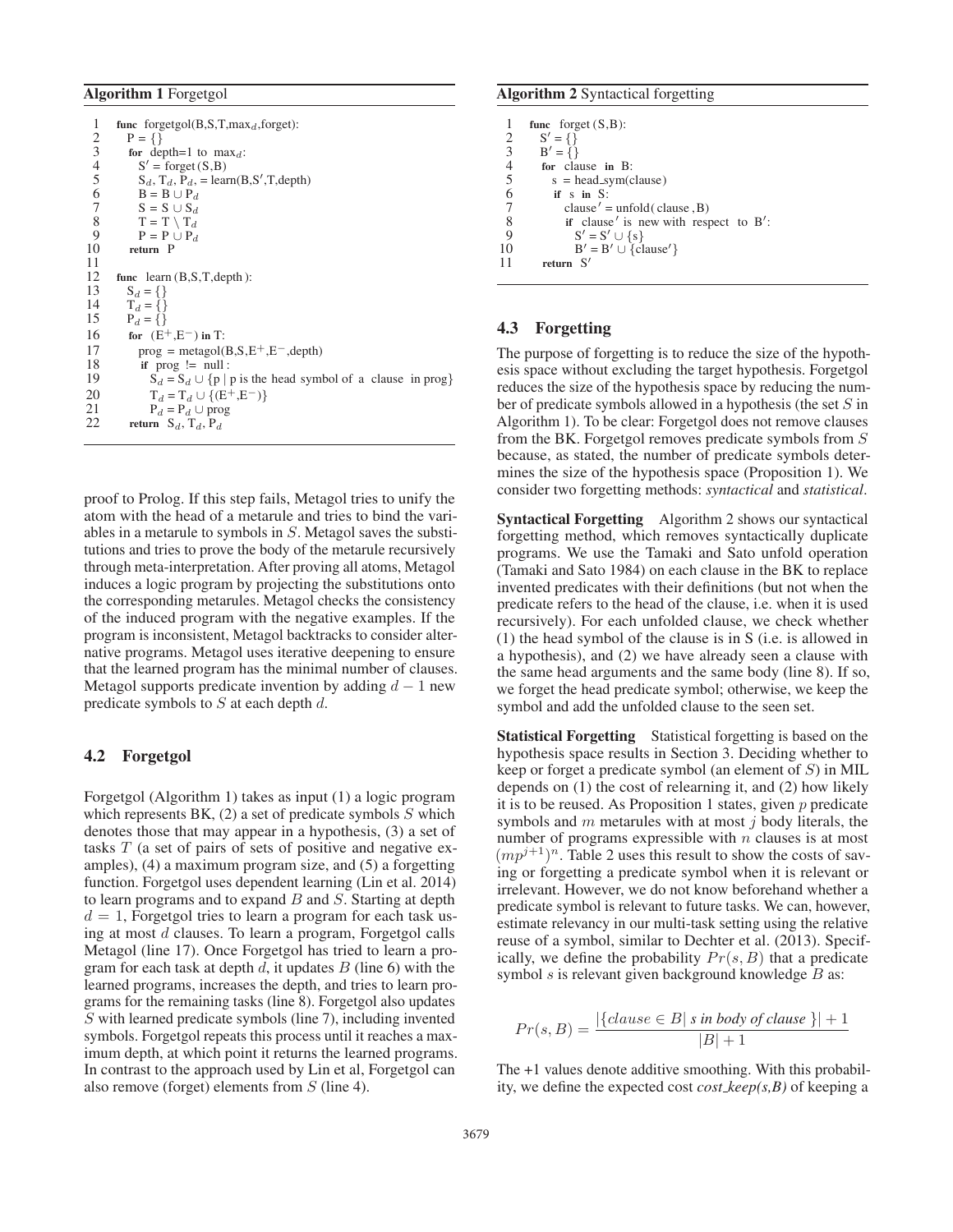|      | Relevant                            | Irrelevant         |
|------|-------------------------------------|--------------------|
| Keep | $\frac{1}{(m(p+1)^{j+1})^{n-k}}$    | $(m(p+1)^{j+1})^n$ |
|      | Forget $\left( m p^{j+1} \right)^n$ | $(mp^{j+1})^n$     |

Table 2: The costs of keeping or forgetting a predicate symbol that is the head symbol of a definition composed of  $k$  clauses. These costs are based on Proposition 1, where  $p$  is the number of predicate symbols, m is the number of metarules with at most  $j$  body literals, and  $n$  is the number of clauses in the target program. The  $n - k$  exponent when keeping a relevant symbol is because reusing a learned symbol reduces the size of the target program by  $k$  clauses.

Algorithm 3 Statistical forgetting

1 func forget (S,B): 2  $S' = \{\}$  $\begin{array}{ll}\n3 & \text{for clause in B:} \\
4 & \text{s = head\_sym(c)}\n\end{array}$  $s = head_sym$ (clause) 5 if s in S and cost forget (s, B) > cost keep(s, B):<br>6  $S' = S' \cup \{s\}$ 6  $S' = S' \cup \{s\}$ 7 return  $S'$ 

symbol  $s$  that is the head of  $k$  clauses when searching for a program with  $n$  clauses:

 $cost\_keep(s, B) = (pr(s, B)(m(p + 1)^{j+1})^{n-k})$ +  $((1 - pr(s, B))(m(p + 1)^{j+1})^n)$ 

We can likewise define the expected cost  $cost_f forget(s, B)$  =  $(mp<sup>j+1</sup>)<sup>n</sup>$  of forgetting s. These costs allow us to define the forget function shown in Algorithm 3.

# 5 Experiments

To test our claim that forgetting can improve learning performance, our experiments aim to answer the question:

Q1 Can forgetting improve learning performance?

To answer Q1 we compare three variations of Forgetgol:

- Forgetgol<sub>syn</sub>: Forgetgol with syntactical forgetting
- Forgetgol<sub>stat</sub>: Forgetgol with statistical forgetting
- Metabias: Forgetgol set to remember everything (we call Algorithm 1 with a forget function that returns all the BK), which is equivalent to approach used in (Lin et al. 2014)

We introduced forgetting because we claim that learners which remember everything will become overwhelmed by too much BK when learning from many tasks. To test this claim, our experiments aim to answer the question:

Q2 Do remember everything learners become overwhelmed by too much BK when learning from many tasks?

To answer Q2, we compare the performance of the learners on progressively more tasks. We expect that Metabias will improve given more tasks but will eventually become overwhelmed by too much BK, at which point its performance will start to degrade. By contrast, we expect that Forgetgol will improve given more tasks and should outperform Metabias when given many tasks because it can forget BK.

We also compare Forgetgol and Metabias against Metagol. However, this comparison cannot help us answer questions Q1 and Q2, which is also why we do not compare Forgetgol against other program induction systems. The purpose of this comparison is to add more experimental evidence to the results of Lin et al. (2014), where they compare multi-task learning with single-task learning. We expect that Metagol will not improve given more tasks because it cannot reuse learned programs.

All the experimental data are available at https://github.com/andrewcropper/aaai20-forgetgol.

### 5.1 Experiment 1 - Robot Planning

Our first experiment is on learning robot plans.

**Materials** A robot and a ball are in a  $6 \times 6$  space. A state describes the position of the robot, the ball, and whether the robot is holding the ball. A training example is an atom  $f(s_1, s_2)$ , where f is the target predicate and  $s_1$  and  $s_2$  are initial and final states respectively. The task is to learn a program to move from the initial to the final state. We generate training examples by generating random states, with the constraint that the robot can only hold the ball if it is in the same position as the ball. The robot can perform the actions *up*, *down*, *right*, *left*, *grab*, and *drop*. The learners use the metarules in Table 1.

**Method** Our dataset contains  $n$  tasks for each  $n$  in  $\{2000, 4000, \ldots, 20000\}$ . Each task is a one-shot learning task and is given a unique predicate symbol. We enforce a timeout of 60 seconds per task per search depth. We set the maximum program size to 6 clauses. We measure the percentage of tasks solved (tasks where the learner learned a program) and learning times. We plot the standard error of the means over 5 repetitions.

Results Figure 1 shows the results on the small dataset. As expected, Metagol's performance does not vary when given more tasks. By contrast, Forgetgol and Metabias continue to improve given more tasks, both in terms of percentage of tasks solved and learning time. Figure 2 shows the results on the big dataset. We did not run Metagol on the big dataset because the results on the small dataset are sufficiently conclusive. On the big dataset, the performances of Metabias and Forgetgol<sub>stat</sub> start to degrade when given more than 8000 tasks. However, this performance decrease is tiny  $\left($  <1%). By contrast, Forgetgol<sub>syn</sub> always solves 100% of the tasks and by 20,000 tasks learns programs twice as quick as Metabias and Forgetgol<sub>stat</sub>.

These results are somewhat unexpected. We thought that Metabias would eventually become overwhelmed by too much BK, at which point its performance would start to degrade. Metabias does not strongly exhibit this behaviour (the performance decrease is tiny) and performs well despite large amounts of BK. After analysing the experimental results, Metabias rarely has to learn a program with more than two clauses because it could almost always reuse a learned program. The performance of Forgetgol<sub>stat</sub> is similar to Metabias because Forgetgol<sub>stat</sub> rarely forgets anything, which suggests limitations with the proposed statistical forgetting method.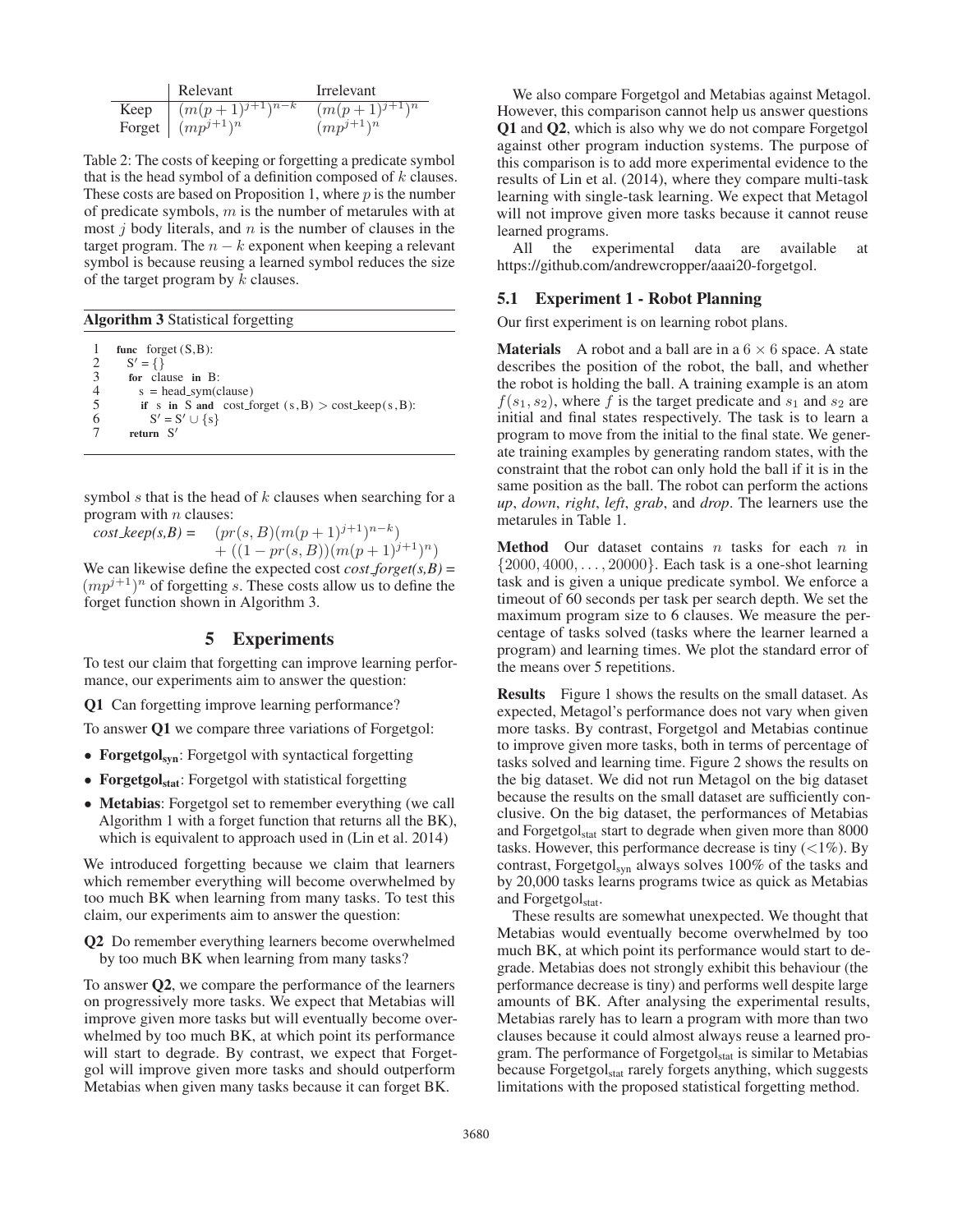Overall, these results suggest that the answer to Q1 is yes and the answer to Q2 is no.



Figure 1: Robot experiment small dataset results.



Figure 2: Robot experiment big dataset results.

### 5.2 Experiment 2 - Lego

Our second experiment is on building Lego structures.

Materials We consider a Lego world with dimensionality  $6 \times 1$ . For simplicity we only consider  $1 \times 1$  blocks of a single colour. A training example is an atom  $f(s_1, s_2)$ , where f is the target predicate and  $s_1$  and  $s_2$  are initial and final states respectively. A state describes the Lego board as a list of integers. The value  $k$  at index  $i$  denotes that there are  $k$ blocks stacked at position  $i$ . The goal is to learn a program to build the Lego structure from a blank Lego board (a list of zeros). We generate training examples by generating random final states. The learner can move along the board using the actions *left* and *right*; can place a Lego block using the action *place block*; and can use the fluents *at left* and *at right* and their negations to determine whether it is at the leftmost or rightmost board position. The learners use the metarules in Table 1.

Method The method is the same as in experiment 1, except we only use a big dataset.

Results The results (Figure 3) show that the performance of Metabias substantially worsens after 12,000 tasks. By 20,000 tasks Metabias can only solve around 80% of the tasks. By contrast, Forgetgol<sub>syn</sub> always solves 100% of the tasks and by 20,000 tasks can learn programs three times quicker than Metabias. The performance of  $F{\rm or}$  getgol<sub>stat</sub> is again similar to Metabias. These results strongly suggest that the answers to Q1 and Q2 are both yes.



Figure 3: Lego experiment results.

### 6 Conclusions and Limitations

We have explored the idea of *forgetting*. In this approach, a program induction system learns programs over time and is able to revise its BK (and thus its hypothesis space) by adding and removing (forgetting) learned programs. Our theoretical results show that forgetting can substantially reduce the size of the hypothesis space (Theorem 2) and the sample complexity (Theorem 3) of a learner . We implemented our idea in Forgetgol, a new ILP learner. We described two forgetting techniques: syntactical and statistical. Our experimental results on two domains show that (1) forgetting can substantially improve learning performance (answers yes to Q1), and (2) remember everything approaches become overwhelmed by too much BK (answers yes to Q2).

#### 6.1 Limitations and Future Work

There are many limitations to this work, including (1) only considering two domains, (2) only using Forgetgol with Metagol, and (3) not evaluating the impact of forgetting on predictive accuracy. However, future work can easily address these minor limitations.

The main limitation of this work, and thus the main topic for future research, is our forgetting methods. Syntactical forgetting achieves the best performance, but if every learned program is syntactically unique, then this method will forget nothing. Future work can address this limitation by exploring semantic forgetting methods, such as those based on subsumption (Plotkin 1971) or derivability (Cropper and Tourret 2019). Statistical forgetting, based on expected search cost, does not perform better than Metabias (which remembers everything). Statistical forgetting rarely forgets programs because the expected search cost is dominated by the target program size. Future work could improve this method by adding a *frugal* dampening factor to force Forgetgol to forget more. We suspect that another limitation with our forgetting methods is that they will be sensitive to concept drift (Widmer and Kubat 1996). For instance, if we first trained Forgetgol on the robot domain and then on the Lego domain, we would want it to revise its BK accordingly. Future work could address this limitation by adding an exponential decay factor to forget programs that have not recently been used.

To conclude, we think that forgetting is an important contribution to lifelong machine learning and that our work will stimulate future research into better forgetting methods.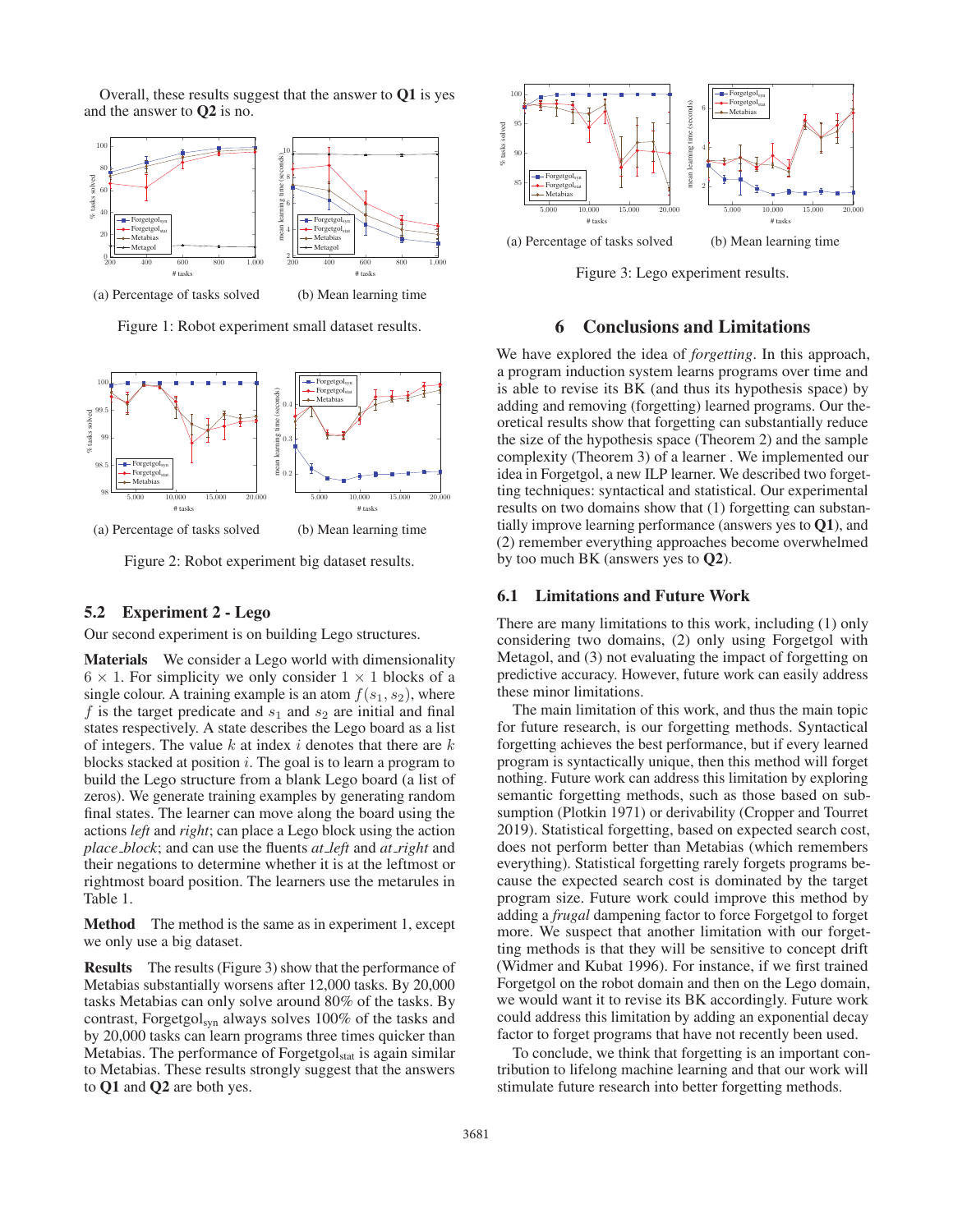## **References**

Balog, M.; Gaunt, A. L.; Brockschmidt, M.; Nowozin, S.; and Tarlow, D. 2017. Deepcoder: Learning to write programs. In *ICLR*. OpenReview.net.

Baxter, J. 2000. A model of inductive bias learning. *J. Artif. Intell. Res.* 12:149–198.

Beierle, C., and Timm, I. J. 2019. Intentional forgetting: An emerging field in AI and beyond. *KI* 33(1):5–8.

Blumer, A.; Ehrenfeucht, A.; Haussler, D.; and Warmuth, M. K. 1987. Occam's razor. *Inf. Process. Lett.* 24(6):377– 380.

Caruana, R. 1997. Multitask learning. *Machine Learning* 28(1):41–75.

Cropper, A., and Muggleton, S. H. 2016. Metagol system. https://github.com/metagol/metagol.

Cropper, A., and Muggleton, S. H. 2019. Learning efficient logic programs. *Machine Learning* 108(7):1063–1083.

Cropper, A., and Tourret, S. 2019. Logical reduction of metarules. *Machine Learning*. To appear.

Cropper, A.; Morel, R.; and Muggleton, S. H. 2019. Learning higher-order logic programs. *Machine Learning*. To appear.

Cropper, A. 2019. Playgol: Learning programs through play. In Kraus, S., ed., *IJCAI 2019*, 6074–6080. ijcai.org.

Dechter, E.; Malmaud, J.; Adams, R. P.; and Tenenbaum, J. B. 2013. Bootstrap learning via modular concept discovery. In *IJCAI 2013*, 1302–1309. IJCAI/AAAI.

Dietterich, T. G.; Domingos, P. M.; Getoor, L.; Muggleton, S.; and Tadepalli, P. 2008. Structured machine learning: the next ten years. *Machine Learning* 73(1):3–23.

Dumancic, S., and Blockeel, H. 2017. Clustering-based relational unsupervised representation learning with an explicit distributed representation. In Sierra, C., ed., *IJCAI 2017*, 1631–1637. ijcai.org.

Dumancic, S.; Guns, T.; Meert, W.; and Blockeel, H. 2019. Learning relational representations with auto-encoding logic programs. In Kraus, S., ed., *IJCAI 2019*, 6081–6087. ijcai.org.

Ellis, K.; Morales, L.; Sablé-Meyer, M.; Solar-Lezama, A.; and Tenenbaum, J. 2018a. Learning libraries of subroutines for neurally-guided bayesian program induction. In *NeurIPS 2018*, 7816–7826.

Ellis, K.; Ritchie, D.; Solar-Lezama, A.; and Tenenbaum, J. 2018b. Learning to infer graphics programs from hand-drawn images. In *NeurIPS 2018*, 6062–6071.

Evans, R., and Grefenstette, E. 2018. Learning explanatory rules from noisy data. *J. Artif. Intell. Res.* 61:1–64.

Ferri, C.; Hernández-Orallo, J.; and Ramírez-Quintana, M. J. 2001. Incremental learning of functional logic programs. In Kuchen, H., and Ueda, K., eds., *FLOPS 2001*, volume 2024 of *Lecture Notes in Computer Science*, 233–247. Springer.

Heule, M.; Järvisalo, M.; Lonsing, F.; Seidl, M.; and Biere, A. 2015. Clause elimination for SAT and QSAT. *J. Artif. Intell. Res.* 53:127–168.

Lake, B. M.; Ullman, T. D.; Tenenbaum, J. B.; and Gershman, S. J. 2017. Building machines that learn and think like people. *Behavioral and brain sciences* 40.

Law, M.; Russo, A.; and Broda, K. 2014. Inductive learning of answer set programs. In *JELIA 2014*, 311–325.

Lin, F., and Reiter, R. 1994. Forget it. In *Working Notes of AAAI Fall Symposium on Relevance*, 154–159.

Lin, D.; Dechter, E.; Ellis, K.; Tenenbaum, J. B.; and Muggleton, S. 2014. Bias reformulation for one-shot function induction. In *ECAI 2014*, 525–530.

Lloyd, J. W. 2012. *Foundations of logic programming*. Springer Science & Business Media.

Maloof, M. A. 1997. *Progressive Partial Memory Learning*. Ph.D. Dissertation, Fairfax, VA, USA. UMI Order No. GAX97-10122.

Martínez-Plumed, F.; Ferri, C.; Hernández-Orallo, J.; and Ramírez, M. J. 2015. Knowledge acquisition with forgetting: an incremental and developmental setting. *Adaptive Behaviour* 23(5):283–299.

McCloskey, M., and Cohen, N. J. 1989. Catastrophic interference in connectionist networks: The sequential learning problem. In *Psychology of learning and motivation*, volume 24. Elsevier. 109–165.

Muggleton, S. H.; Lin, D.; and Tamaddoni-Nezhad, A. 2015. Meta-interpretive learning of higher-order dyadic datalog: predicate invention revisited. *Machine Learning* 100(1):49– 73.

Muggleton, S. 1995. Inverse entailment and progol. *New Generation Comput.* 13(3&4):245–286.

Plotkin, G. 1971. *Automatic Methods of Inductive Inference*. Ph.D. Dissertation, Edinburgh University.

Quinlan, J. R. 1990. Learning logical definitions from relations. *Machine Learning* 5:239–266.

Raedt, L. D. 2008. *Logical and relational learning*. Cognitive Technologies. Springer.

Sablon, G., and Raedt, L. D. 1995. Forgetting and compacting data in concept learning. In *Proceedings of the Fourteenth International Joint Conference on Artificial Intelligence, IJ-CAI 95, Montreal Qu ´ ebec, Canada, August 20-25 1995, 2 ´ Volumes*, 432–438. Morgan Kaufmann.

Silver, D. L.; Yang, Q.; and Li, L. 2013. Lifelong machine learning systems: Beyond learning algorithms. In *Lifelong Machine Learning, Papers from the 2013 AAAI Spring Symposium, Palo Alto, California, USA, March 25-27, 2013*, volume SS-13-05 of *AAAI Technical Report*. AAAI.

Srinivasan, A.; King, R. D.; and Bain, M. 2003. An empirical study of the use of relevance information in inductive logic programming. *J. Mach. Learn. Res.* 4:369–383.

Srinivasan, A.; Muggleton, S. H.; and King, R. D. 1995. Comparing the use of background knowledge by inductive logic programming systems. In *Proceedings of the 5th International Workshop on Inductive Logic Programming*, 199–230. Department of Computer Science, Katholieke Universiteit Leuven.